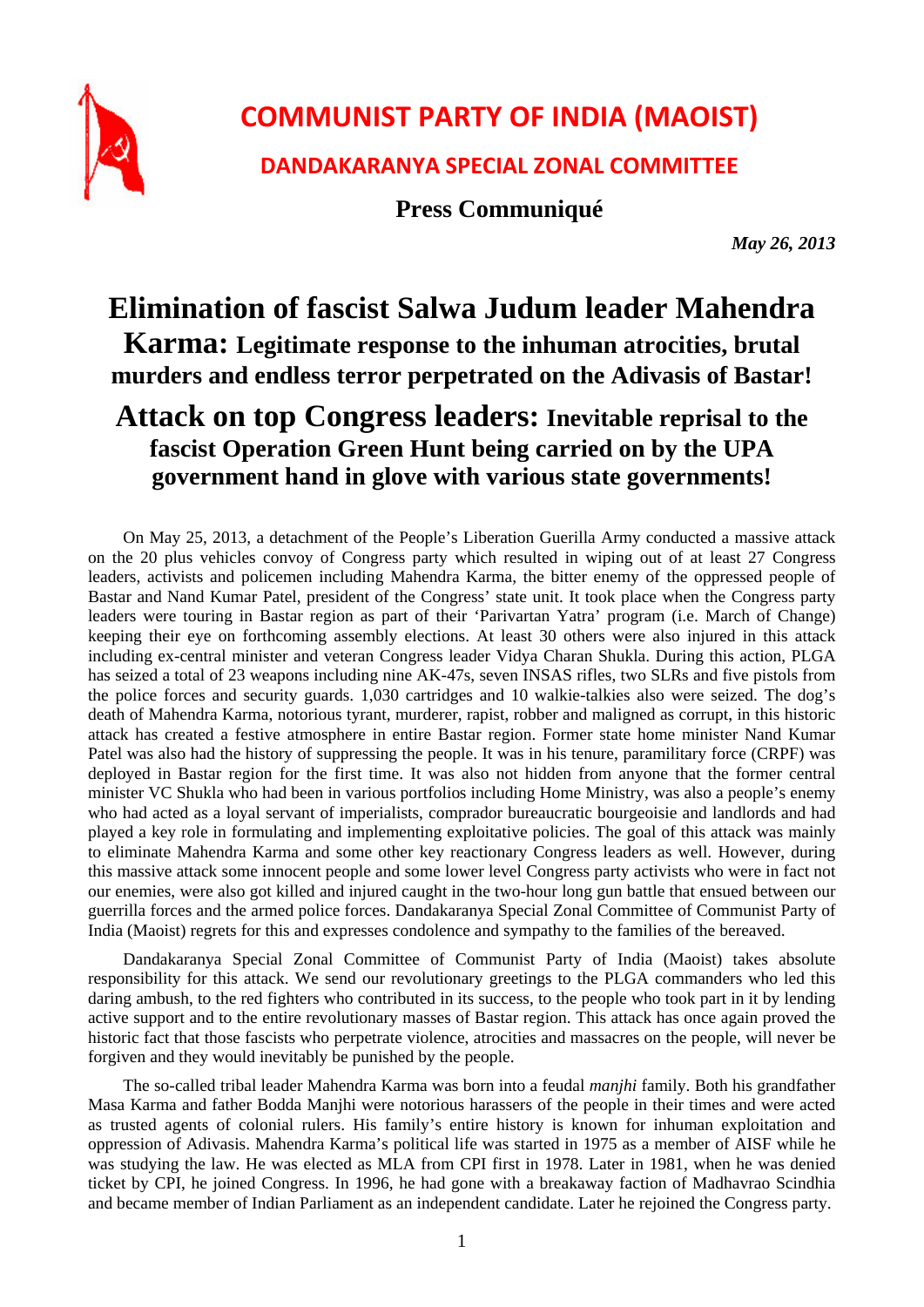In 1996, a massive movement took place in Bastar demanding the implementation of Sixth Schedule. Though mainly CPI had led that movement, our party – it was CPI ( $ML$ ) [People's War] then – also took active part in that movement mobilizing the masses on a large scale. But Mahendra Karma took bitter stand against that movement proving himself as a representative of the selfish urban business people, who had come to Bastar as settlers and had accumulated massive wealth. Then only his anti-adivasi and procomprador nature was clearly exposed before the people. Since the 1980s itself, he had strong bonds with big business and capitalist classes in Bastar.

Then in 1999, Karma's name was exposed in a big scam called 'Malik Makbuja'. A Lokayukta report revealed that in the period of 1992-96, Mahendra Karma hand in glove with timber black-marketers had made millions of rupees by cheating adivasi people in collusion with revenue and forest officials and the district collector. Though a CBI probe was ordered into this scam, nothing harm was done to any of the culprits as always happen.

Mahendra Karma was minister of jails in undivided Madhya Pradesh. Later he became industries and commerce minister in Ajit Jogi's government when Chhattisgarh state was carved out of it. At that time a forceful land acquisition took place in Nagarnar for the proposed steel plant by Romelt/NMDC. While the local people refused to give up their lands, Mahendra Karma took stand against the people and in favor of the capitalists. He played a key role in forcibly taking away the lands by suppressing the people with the help of brutal police force. The people who lost their lands in Nagarnar received neither compensation nor the employment as government had promised till now. They were forced to disperse.

From the very beginning, Mahendra Karma stood as an arch enemy of the revolutionary movement. The reason is clear – being born into a typical feudal family and 'grown up' as an agent of big business and bourgeois classes. The first *Jan Jagaran* ('awareness') campaign was launched in 1990-91 against the revolutionary movement. The revisionist CPI had participated in that counter-revolutionary campaign. Karma and many of his relatives belonged to the landlord classes had actively participated in it. The second *Jan Jagaran* campaign was launched in 1997-98 led by Mahendra Karma himself. This was started in Mahendra Karma's own village Faraspal and its surrounding villages and spread up to Bhairamgarh and Kutru areas. Hundreds of people were tortured and arrested and sent to jails. Many an incidents of looting and setting fire to houses took place. Women were raped. However, under the leadership of our party and mass organizations people came together and strongly countered this counter-revolutionary onslaught. Within a short time, this campaign was defeated.

Later the revolutionary movement became more consolidated. Anti-feudal struggles were intensified in many areas. Landlords like Podia Patel, the brother of Mahendra Karma, and some close relatives of him were killed as part of mass resistance actions. In many villages the power of feudal forces and bad gentry was thrown out and the process of establishment of People's Revolutionary Power organs began. The feudal forces including Mahendra Karma were very furious as their lands were redistributed among the poor and landless peasants and the customs like unjustly forcing the people to pay penalties to the landlords and bad gentry were stopped. They opposed the progressive changes like stopping of forced marriages of women, discouraging polygamy etc. also. And at the same time, the revolutionary movement was seemed as a hurdle by the corporate houses like Tatas and Essars who started their attempts to plunder away the natural resources of Bastar region. So, they naturally colluded with the counter-revolutionary elements like Mahendra Karma. They fed him with millions of coffers in order to create conducive atmosphere for their arbitrary depredations. On the other hand, after the emergence of CPI (Maoist) as a country-wide consolidated party as an outcome of the merger between the genuine revolutionary organizations, exploitative ruling classes intensified their counter-revolutionary onslaught in the guidance of the imperialists so as to crush the revolutionary movement. Thus, a brutal attack in connivance with the Congress and the BJP has started in Bastar region namely 'Salwa Judum'. So many followers and relatives of Mahendra Karma like Soyam Muka, Rambhuvan Kushwaha, Ajay Singh, Vikram Mandavi, Gannu Patel, Madhukarrao, and Gota Chinna etc. emerged as key leaders of Salwa Judum.

One can hardly find any examples in the history to compare the severity of the devastation and barbarity caused by Salwa Judum to the lives of the Bastar people. It killed more than one thousand people in cold blood; torched 640 villages into ashes, robbed thousands of houses; ate or took away chickens, goats, pigs, etc.; forced more than two million people to be displaced; dragged more than 50 thousand people into staterun 'relief' camps. Thus the Salwa Judum became an anathema to the people. Hundreds of women were gang raped. Many women were murdered after rape. Massacres took place in many places. The atrocities perpetrated on the people and havoc created by the hooligans of Salwa Judum, the police and paramilitary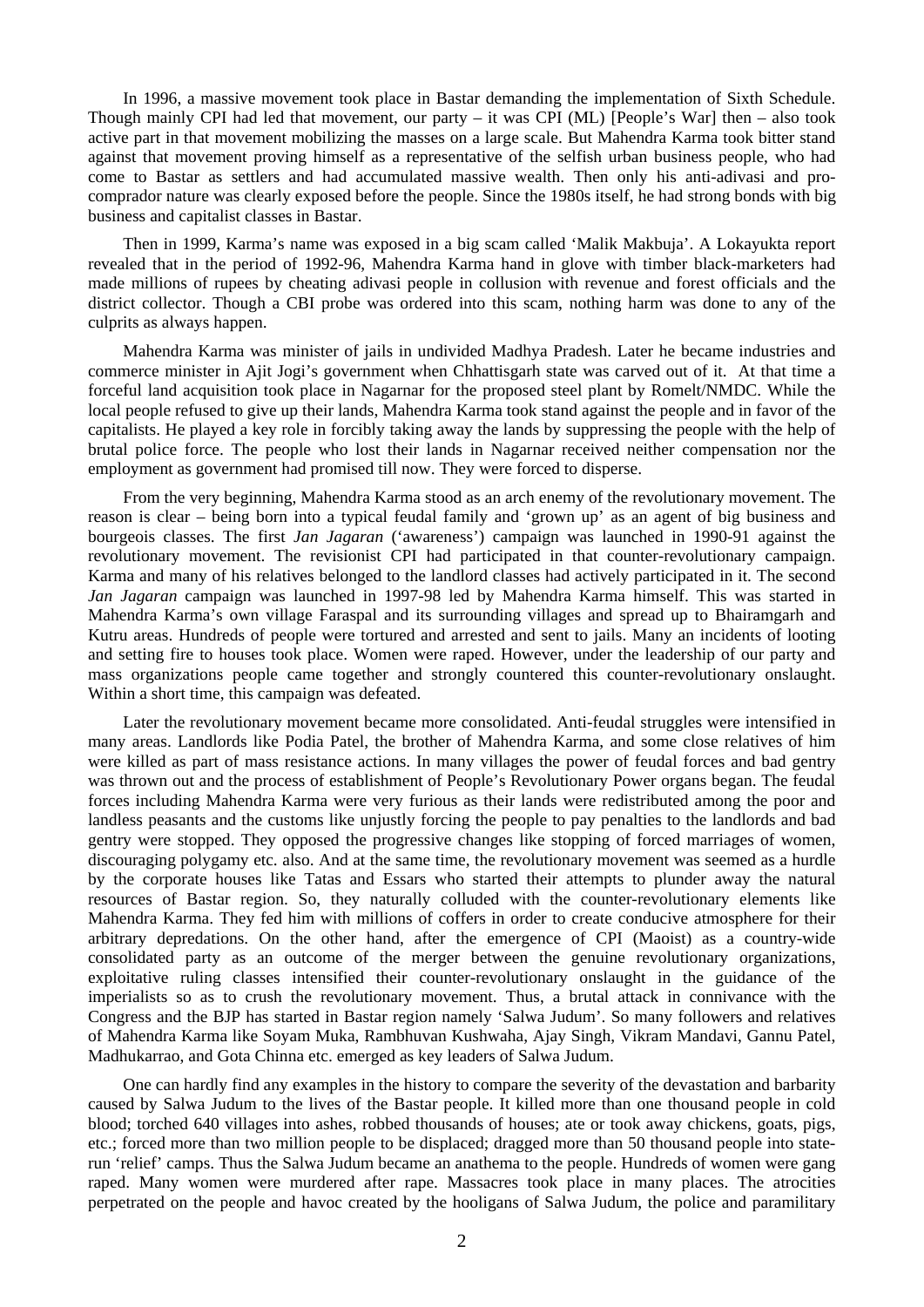forces, especially the Naga and Mizo battalions crossed all limits. There were several incidents in which people were brutally cut into pieces before being dumped in rivers. Cherli, Kotrapal, Mankeli, Karremarka, Mosla, Munder, Padeda, Paralnar, Pumbad, Gaganpalli... in a number of villages people were killed en masse. Hundreds of tribal youth were recruited as SPOs and were turned into hardened criminals. Mahendra Karma himself led the attacks on several villages in the name of conducting meetings and marches. Many women were raped by the goons with the direct instigation of Mahendra Karma. He was directly involved in many incidents of burning the villages, torturing and murdering the people. Thus, in the minds of the people of Bastar, Mahendra Karma remained as an inhuman killer, rapist, dacoit and a loyal broker of the big capitalists. In entire Bastar people have been demanding our party and the PLGA for many years that he must be punished. Many of them came forward voluntarily to give active support in this task. There were also a few attempts, but due to petty mistakes and other reasons he was able to escape.

**With this action we have taken revenge of over a thousand adivasis who were brutally murdered in the hands of Salwa Judum goons and government armed forces. We also have avenged on behalf of those hundreds of mothers and sisters who were subjected to cruelest forms of violence, humiliation and sexual assault. We have taken revenge on behalf of the thousands of** *Bastarites* **who lost their homes, cattle, chickens, goats, bald, pottery, clothing, grain, crops ... everything and were forced to live a miserable life in subhuman conditions.** 

Immediately after this attack, Prime Minister Manmohan Singh, UPA Chairperson Sonia Gandhi, Chhattisgarh Chief Minister Raman Singh etc. dubbed this as an attack on democracy and democratic values. **One wonders whether these pet dogs of exploiter classes have any moral qualification even to take the name of democracy! Of late, on May 17, when eight people including three innocent children were killed by police and paramilitary forces in Edsametta village of Bijapur district, then why did none of these leaders bother to speak about 'democracy'? Between January 20 to 23, when villages named Doddi Tumnar and Pidiya of Bijapur district were attacked by your forces who torched 20 houses and a school house run by the people, did your 'democracy' flourish there? Exactly 11 months ago, on the night of June 28, 2012 in Sarkinguda village, 17 adivasis were slaughtered and 13 women were gang raped. Were those incidents a part of your 'democratic values'? Does your 'democracy' only applicable to the mass murderers like Mahendra Karma and ruling class agents like Nand Kumar Patel? Do the poor adivasis of Bastar, the elderly, children and the women come under the umbrella of your 'democracy' or not? Are the massacres of adivasis a part of your 'democracy'? Do any of those who are shouting loudly against this attack have any answer for these questions?** 

By the end of 2007, Salwa Judum was defeated through the people's resistance. Then in 2009, Congress-led UPA-2 has unleashed a countrywide offensive by name Operation Green Hunt (OGH). The US imperialists are not only giving guidance and help and support, but they also are actively participating in counter-insurgency operations by deploying their special forces in India. They are giving more emphasis on eliminating the Maoist leadership. The Union government has so far sent more than 50 thousand paramilitary forces to Chhattisgarh as part of ongoing OGH, i.e. 'War on People'. As a result, there has been manifold increase in massacres and destruction. 400 adivasis were killed by central and state armed forces here in Bastar so far since 2009. From mid-2011, Army troops have started creating their bases in Bastar region in the pretext of setting up 'training schools'. Both Chidambaram and Shinde, the former and present home ministers, including PM Manmohan Singh have been eagerly rendering all support to the Chhattisgarh government and expressing full satisfaction over Raman Singh government's performance in crushing the revolutionary movement. Raman Singh too has been expressing his gratitude on every occasion for Centre's help. **Therefore, in Chhattisgarh, there are no differences between ruling BJP and opposition Congress in terms of policies of suppressing the revolutionary movement. Only due to public pressure, as well as to gain electoral benefits, some of the local leaders of the Congress, at times, came in condemnation of incidents like Sarkinguda and Edsametta massacres. Their opposition is sham which is nothing more than opportunism. Both Congress and BJP are equal in implementing corporate friendly and oppressive policies. The frequent penetration of Greyhounds forces across the Chhattisgarh borders from Andhra Pradesh, and the mass murders it committed first in Kanchal (2008) and recently in Puwwarti (April 16, 2013) are part and parcel of the oppressive policies adopted and implemented by Congress party. That's why we have targeted top leaders of Congress.** 

Today, the Indian ruling clique of Sonia-Manmohan-Chidambaram-Shinde-Jairam Ramesh who are leading the all-out war with the aim of wiping out the revolutionary movement; Chhattisgarh Chief Minister Raman Singh, Home Minister Nankiram Kanwar, Ministers Ramvichar Netam, Kedar Kashyap, Vikram